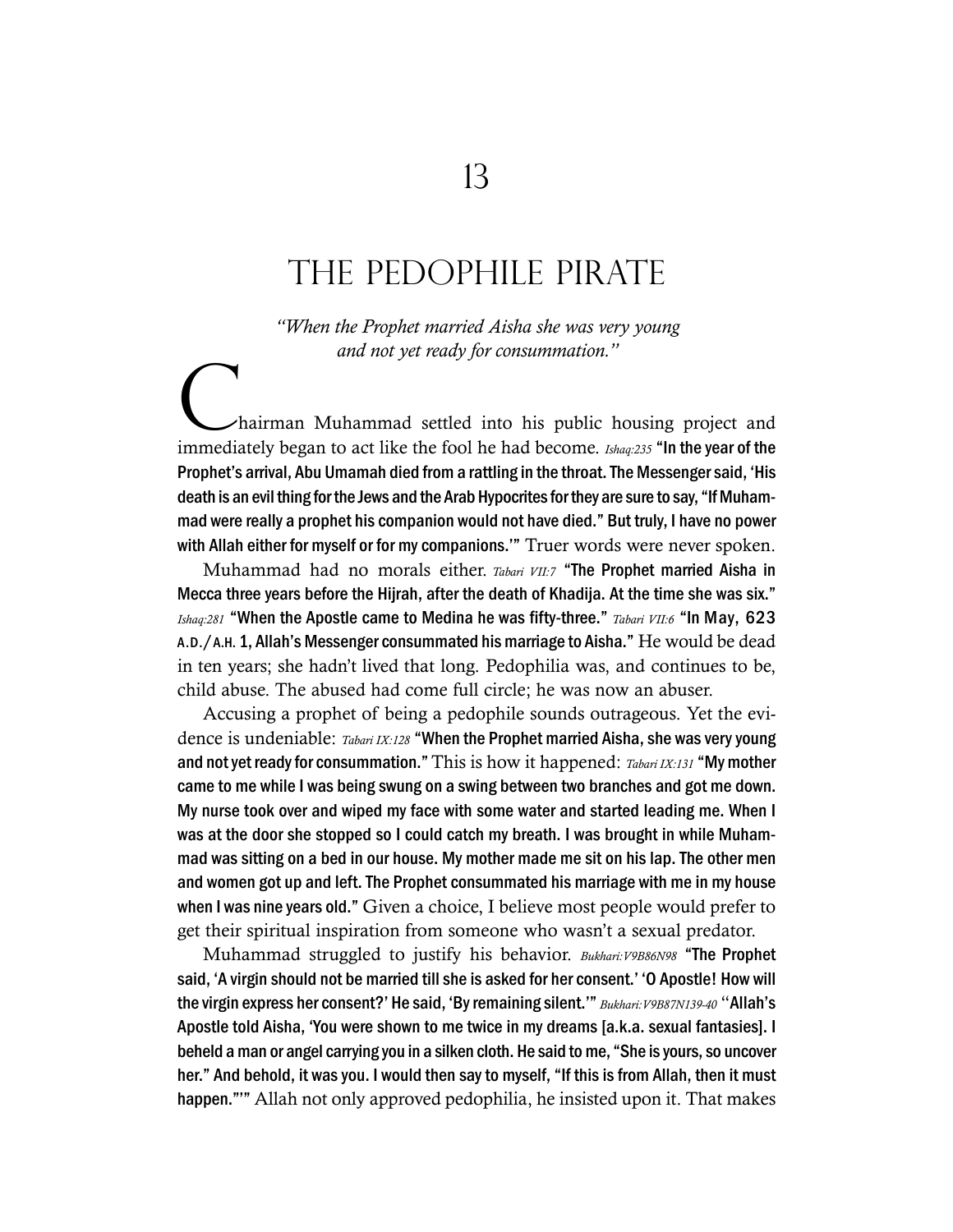the Islamic god as perverted as his prophet.

Since fifty-three-year-old pedophiles are not prophet material, I want to give Islam every possible opportunity to clear this up. The next Hadith is from Aisha. *Tabari VII:7* "There are special features in me that have not been in any woman except for what Allah bestowed on Maryam bt. Imran [She was referring to Mary, the mother of Jesus, although she didn't know her name or her father's name, and none of the "features" applied]. I do not say this to exalt myself over any of my companions.' 'What are these?' someone asked. Aisha replied, 'The angel brought down my likeness [she was a babe]; the Messenger married me when I was seven; my marriage was consummated when I was nine [she was abused]; he married me when I was a virgin, no other man having shared me with him [she was a child]; inspiration came to him when he and I were in a single blanket [she "inspired" him]; I was one of the dearest people to him; a verse of the Qur'an was revealed concerning me when the community was almost destroyed [she inspired Allah]; and I saw Gabriel when none of his other wives saw him [she lied].'" Think about the implications of what she just said. Muhammad was "inspired"—a Qur'an surah was handed down while the prophet was having sex with a little girl. Allah didn't find pedophilia the least bit troubling.

The following confirms that the first Muslims were consumed by greed, the prophet was inspired by the body of a child, and the circumstances surrounding Qur'an revelations were as perverted as the scripture itself. *Bukhari:V5B57N119* "The people used to send presents to the Prophet on the day of Aisha's turn [to have sex with him]. Aisha said, 'His other wives gathered in the apartment of Um Salama [wife number two] and said, "Um, the people send presents on the day of Aisha's turn and we too, love the good presents just as much as she does. You should tell Allah's Apostle to order the people to send their presents to him regardless of whose turn it may be." Um repeated that to the Prophet and he turned away from her. When the Prophet returned to Um, she repeated the request again. The Prophet again turned away. After the third time, the Prophet said, "Um, don't trouble me by harming Aisha, for by Allah, the Divine Inspiration [Qur'an surahs] never came to me while I was under the blanket of any woman among you except her."'" If there have been any skeptics who have made it this far without acknowledging that the Qur'an was inspired to satisfy Muhammad's cravings, rather than to save men's souls, welcome to the realm of reason.

Earlier, I accused the victim of pedophilia of lying. I want to explain why. Her eighth divine gift was contradicted during one of the bedroom revelations. *Bukhari:V4B54N440* "The Prophet said, 'Aisha, this is Gabriel. He sends his greetings and salutations.' Aisha said, 'Salutations and greetings to him, and Allah's Blessings.' Addressing the Prophet she said, 'You see what I don't see.'"

This Hadith reveals how perverted Muhammad was and how sane other Arabs were by contrast. *Bukhari:V4B52N211* "I participated in a Ghazwa [raid] with the Prophet. I said, 'Apostle, I am a bridegroom.' He asked me whether I had married a virgin or matron. I answered, 'A matron.' He said, 'Why not a virgin who would have played with you? Then you could have played with her.' 'Apostle! My father was martyred and I have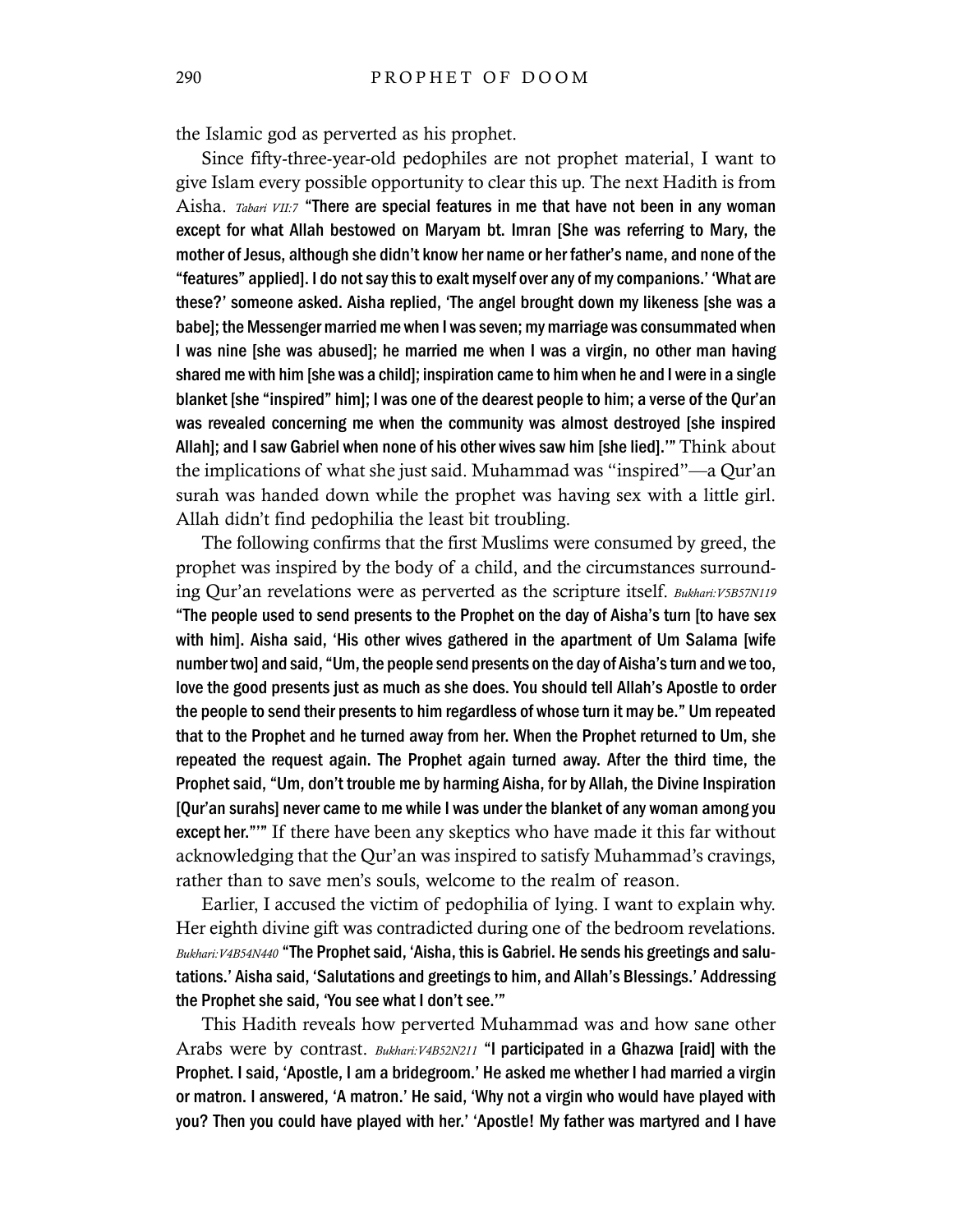some young sisters, so I felt it not proper that I should marry a young girl as young as them.'" It's obvious who corrupted whom.

Muhammad's behavior would be considered criminal in every civilized nation on earth. No moral society has ever condoned old men having sex with young children. If you are caught, you're locked up—separated from decent people. Pedophilia is so heinous, convicted felons torment child abusers—even they can't stand to be in their presence.

Such a grotesque act disqualified Muhammad from his alleged calling. What's more, his personal perversity had a lasting legacy. Muslims follow his example. While most of what happens in the Islamic world escapes our purview, as Islam is hostile to all freedoms, including press and inquiry, we have gained glimpses in Afghanistan and Iraq. There, virginal young girls are frequently raped by Muslim men. And as you would expect in a culture influenced by Muhammad, the victims are shamed, not the perpetrators.

It is little wonder Muhammad's contemporaries called him "mad," "insane," and "demon possessed." It is little wonder Islamic clerics try so hard to hide this stuff from the world. It is why Muhammad assassinated a score of poets, the journalists of their day, who had the courage to expose him. It is why Muslim rulers issue fatwas today.

Decadent egomaniacs like Muhammad are deeply troubled and tortured souls. Their insecurities drive unbridled lusts for power, sex, and money. Their feelings of inadequacy cause them to be shy, yet their outward manner overcompensates making them abusive and purposely deceptive. They need others to bow down to them in submission, and they require unquestioned obedience. Muhammad was a textbook case (as was Adolf Hitler, his modern twin). *Bukhari:V4B56N762* "The Prophet was shier than a veined virgin girl." *Bukhari:V9B89N251* "Allah's Apostle said, 'Whoever obeys me, obeys Allah, and whoever disobeys me, disobeys Allah, and whoever obeys the ruler I appoint, obeys me, and whoever disobeys him, disobeys me.'" Pedophilia, incest, and rape are all perverted manifestations of a thirst for power and control. Insecurity is the cause.

I apologize for dragging you through this muck. I realize the material we just covered would be illegal, even in a pornographic movie. And we are not done. We have yet to deal with the prophet's other depravities: incest and rape. But at least you now know why this control freak's paradise was a brothel filled with ever-attentive young virgins ready to be conquered.

Muhammad, like his religion, was fixated on the flesh. According to the Qur'an, bodies were reassembled so that skin could be singed in hell and teased in paradise. Man's spirit was incidental. I believe this is because the religion was made in the prophet's image. It reflected his character and desires.

To appreciate Islam's elevation of body over soul, we must look at the source of his inspiration. Muhammad was right when he described the angel that visited him as a slave. *Bukhari:V4B54N455* "So (Allah) conveyed the Inspiration to His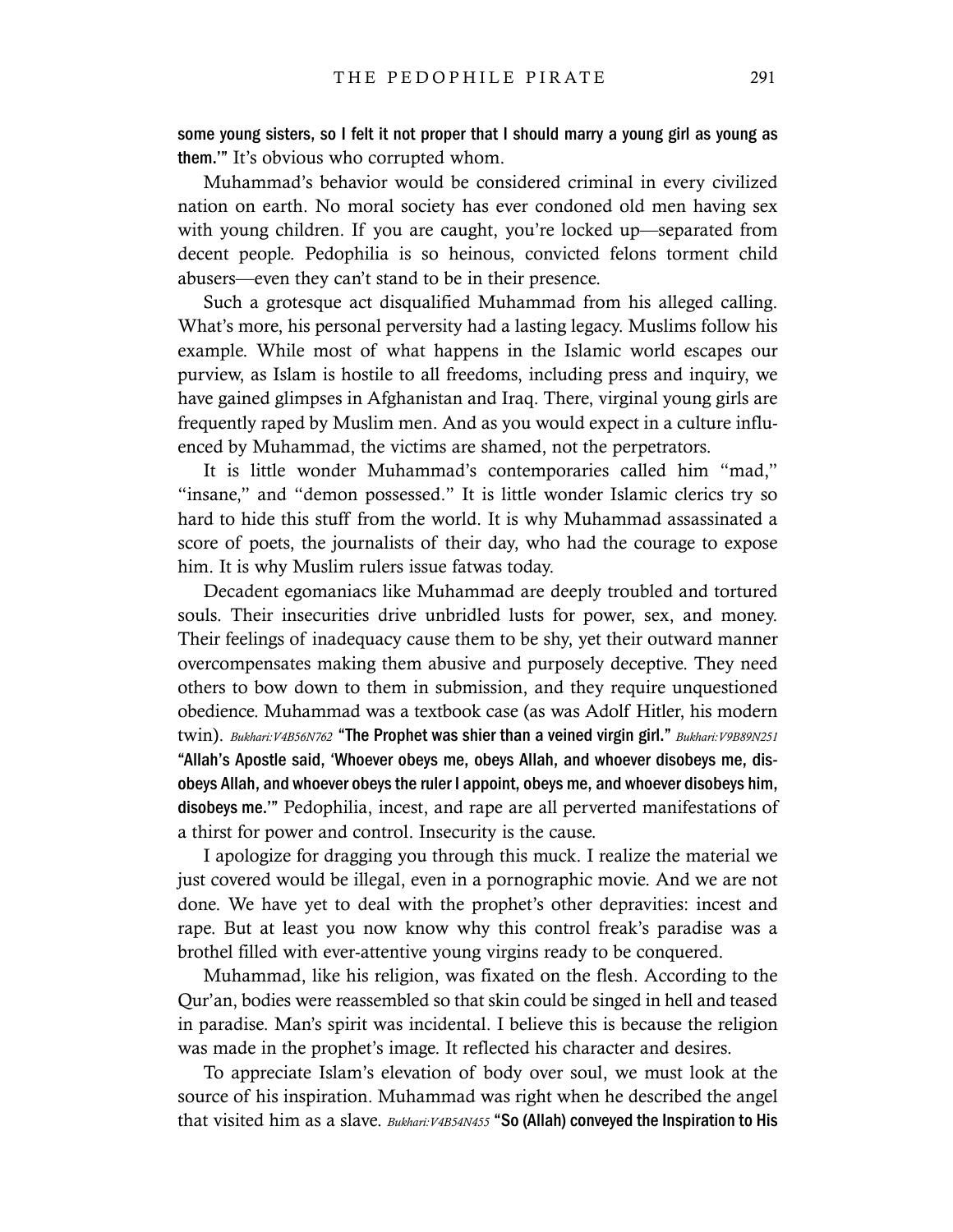slave (Gabriel) and then he (Gabriel) conveyed (it to Muhammad)." Angels, fallen or heavenly, demonic or godly, have no choice. To borrow another line from Islam, "They must submit and obey." Islam's dark spirit knew all about angelic submission, because he once was one: *007.011* "It is We who created you and gave you shape; then We ordered the angels to fall and prostrate themselves to Adam."

The same passage goes on to correctly implicate Satan and suggest angels are eternal. *007.019* "Satan...said: 'Your Lord only forbid you this tree, lest you should become angels, immortal, living forever.'"

Satan, like all angels, is a four-dimensional construct. That is to say, he can maneuver in time—the fourth dimension. While this may sound complex, we have known since Einstein that space has a fourth axis, an infinite aspect that we cannot yet navigate. In this regard, angels are superior to men as we are trapped in three-dimensional bodies—stuck in time. Yahweh is not, which is why his name means "I Am," or "I Exist." He is immortal and timeless; his infinity exists in the fourth dimension. This explains how Yahweh predicts the future. He knows the future not because he has ordained it but because he has already been there and witnessed the culmination of our choices.

Now, put yourself in Lucifer's wings for a moment. He knows that his spirit is inferior to ours for two reasons. We are made spiritually in God's image. And we have choice. With choice we have the capacity to be creative and to love. This is why God created us. These attributes remain his and our most powerful qualities. So Lucifer doesn't want to compete with us spiritually. He can't win.

But when he competes bodily, he can't lose. We are three dimensional he is four. The difference is infinite, just as it is between two- and three-axis realms. The comparison is like a cartoon rendering of Mickey Mouse competing with Walt Disney—or more accurately, with Walt's secretary. This is why Islam is focused on the body. It's why the covetous Muhammad was the perfect Satanic prophet.

**☆ ☆ (\*** 

The arrival of the first child born to Muslims after the Hijrah was celebrated: *Tabari VII:9* "The Messenger's Companions cried, 'Allahu Akbar' [Allah is Greater than Yahweh, was the implication], when she was born. This was because a story was current among the Muslims that the Jews claimed that they had bewitched them so that no children would be born. The Muslims praised Allah that he had falsified the Jews' claim." They were saying that their "god's" magic spells were more powerful then the Jewish God's. Even if they were right, it made Islam wrong.

The next seven section heads in Tabari's *The Foundation of the Community,* begin with "Expedition." The Arabic word is "Maghazi," which is translated "Raid" in the Sira. It actually means invasion. It's synonymous with "Jihad," defined by Bukhari as "Holy fighting in Allah's Cause." A more complete explanation is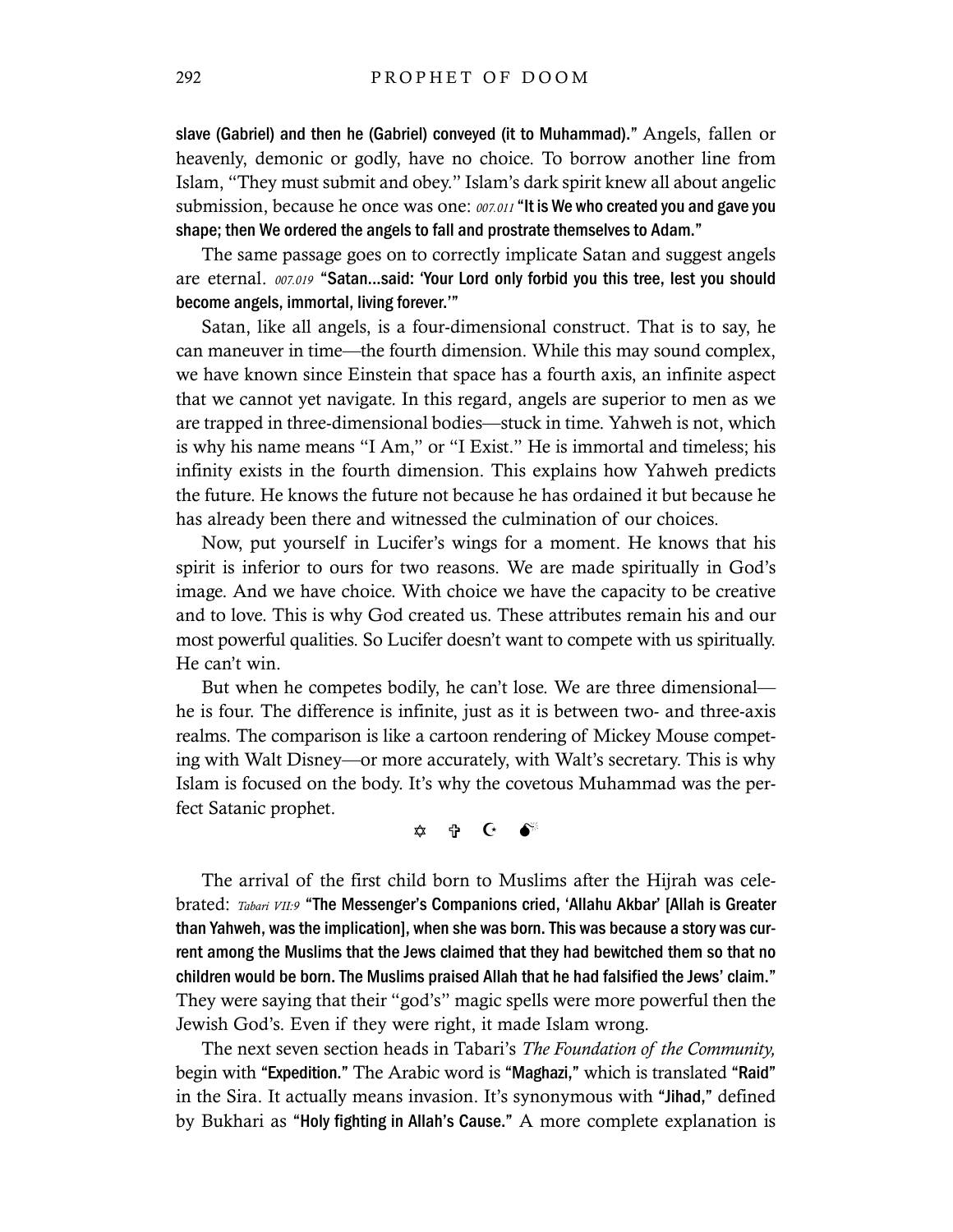provided in the *Book of Jihad*, on page 580 of Maktba Dar-us-Salam's publication of *Sahih Al-Bukhari*: "Jihad is holy fighting in Allah's Cause with full force of weaponry. It is given the utmost importance in Islam and is one of its Pillars. By Jihad Islam is established, Allah is made superior and He becomes the only God who may be worshiped. By Jihad Islam is propagated and made superior. By abandoning Jihad (may Allah protect us from that) Islam is destroyed and Muslims fall into an inferior position. Their honor is lost, their lands are stolen, and Muslim rule and authority vanish. Jihad is an obligatory duty in Islam on every Muslim. He who tries to escape this duty dies as a hypocrite."

Memorize this paragraph. Shout it out to all who will listen. Every word was derived from the Qur'an. Every word was lived by Muhammad. It accurately represents fundamental Islam, so much so, each of the 150 Hadiths that follow this definition of Jihad speak of fighting; *none* suggest a spiritual struggle. Among them, Muhammad says that the most important deed is Jihad, fighting in Allah's Cause. (Bukhari:V4B52N44) And the Qur'an agrees, saying peaceful Muslims are hypocrites, destined for hell. They are "the worst of creatures," "the most vile of animals." (Qur'an surahs 3 and 33.)

So that there is no question regarding the appropriateness of using Bukhari as a source, here's what the Islamic scholars had to say in the preface: "Al-Bukhari's Hadith is the most authentic and true book of the Prophet." The translators said, "I am perfectly sure that the translation, with Allah's help and after all the great efforts exerted in its production, has neared perfection." The imams from the cradle of Islam, the Islamic University of Medina in Saudi Arabia, said, "It has been unanimously agreed that Imam Bukhari's work is the most authentic of all the other sources in Hadith literature put together. It is second only to the Qur'an."

That leaves you and me at the crossroads of destiny. If we don't deal with the awesome gravity of Islamic Jihad, our future will vanish before our eyes. If we wish to avoid the abyss of world war we must expose the doctrine committed to world conquest. We must liberate Muslims from Islam.

"The Expedition Led by Hamzah" was the first Maghazi. Hamzah, a huntsman in Mecca, was now a "Mujahid" (plural—Mujahidun), "a Muslim warrior in Jihad." *Tabari VII:10* "In Ramadhan, seven months after the Hijrah, Muhammad entrusted a white war banner to Hamzah with the command of thirty Emigrants. Their aim was to intercept a Quraysh caravan." Seven months after fleeing Mecca in shame, the pedophile prophet has become a pirate and terrorist.

So that there is no misunderstanding, let's define these less than admirable characterizations. Pirate: a renegade who, along with others under his command, uses force of arms to steal the property of others. Terrorist: a person who violently attacks civilians, destroys their property, and disrupts their economy as a means to achieve a political objective.

The flag Muhammad handed to Hamzah was a war banner. It was one of the many symbols the prophet borrowed from his patriarch Qusayy. Hamzah was a warrior. He was given the command of thirty men. Their aim was to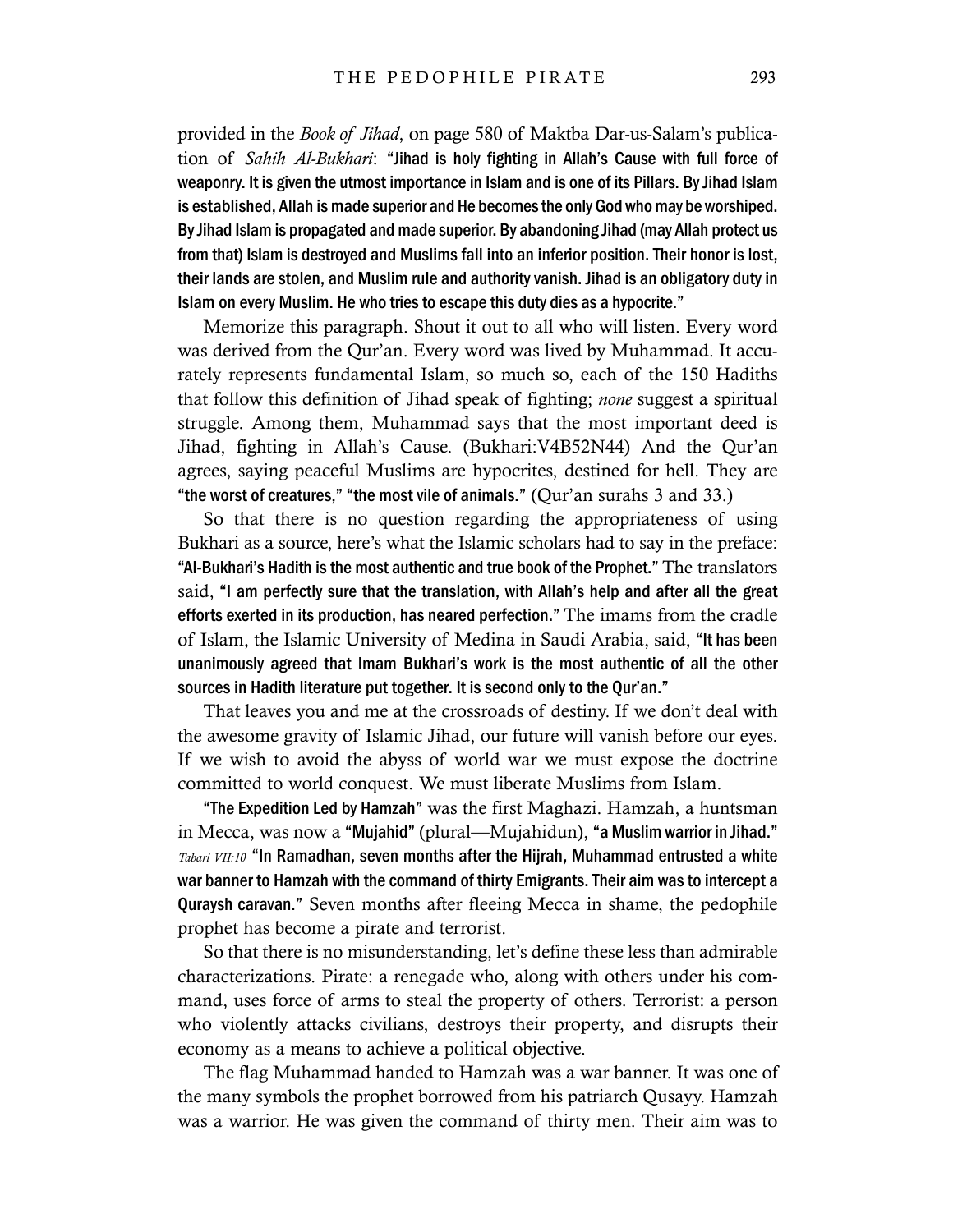intercept a caravan, a civilian economic enterprise owned by the people Muhammad had promised to slaughter because they had teased him. Although we are told: "they separated without a battle," the intent was piracy and terror. Their failure didn't change what they had become—what Islam had done to them. At this point in the profiteer's career, there were simply more good guys than there were bad guys, and he was as inept a pirate as he was a prophet.

Turning to Muhammad's biographer, we learn more about the mindset of the first Muslims. *Ishaq:283* "Hamza's expedition to the seashore comprised thirty riders, all Emigrants from Mecca. He met Abu Jahl who had 300 riders. Amr, intervened for he was at peace with both sides. Hazma [Muhammad's raider] said, so they allege: 'Wonder at good sense and at folly, at a lack of sound counsel and at sensible advice. Their people and property are not yet violated as we haven't attacked. We called them to Islam [surrender] but they treat it as a joke. They laughed until I threatened them. At the Apostle's command, I was the first to march beneath his flag, a victorious banner from Allah. Even as they sullied forth burning with rage, Allah frustrated their schemes.'"

Abu Jahl, a pagan businessman, responded to the Muslim militants: *Ishaq:284* "I am amazed at the causes of anger and folly and at those who stir up strife by lying controversy. They abandon our fathers' ways. They come with lies to twist our minds. But their lies cannot confound the wise. If you give up your raids we will take you back for you are our cousins, our kin. But they chose to believe Muhammad and became obstinately contentious. All their deeds became evil." As always, the Meccans understood Islam.

Ibn Ishaq believed: *Ishaq:281* "The Raid on Waddan was the first Maghazi." He said, "The Expedition of Ubayda Harith was second. The Apostle sent Ubayda out on a raid with sixty or eighty riders from the Emigrants, there not being a single Ansar among them. He encountered a large number of Quraysh in the Hijaz. Abu Bakr composed a poem about the raid." Some of the most memorable lines include:"When we called them to the truth they turned their backs and howled like bitches. Allah's punishment on them will not tarry. I swear by the Lord of Camels [Allah?] that I am no perjurer. A valiant band will descend upon the Quraysh which will leave women husbandless. It will leave men dead, with vultures wheeling round. It will not spare the infidels." To which a pagan named "Slave-to-Allah" replied: *Ishaq:282* "Does your eye weep unceasingly over the ruins of a dwelling [Allah's House] that the shifting sands obscure? Is your army and declaration of war firm enough that we should abandon images venerated in Mecca, passed on to heirs by a noble ancestor [Qusayy]? Are your steeds panting at the fray, are your swords polished white, are they in the hands of warriors, dangerous as lions, or are you conceited? Are you here to quench your thirst for vengeance? Nay, they withdraw in great fear and awe."

Of the raid, the historian reports: *Tabari VII:10* "Eight months after the Hijrah, Allah's Messenger entrusted a white war banner to Ubaydah and ordered him to march to Batn Rabigh. He reached the pass of Marah, near Juhfah, at the head of sixty Emigrants without a single Ansari (Medina Muslim) among them. They met the polytheists at a watering place called Ahya. They shot arrows at one another but there was no hand-to-hand fighting."

The prophet is now a repeat offender. Eight months into the Islamic Era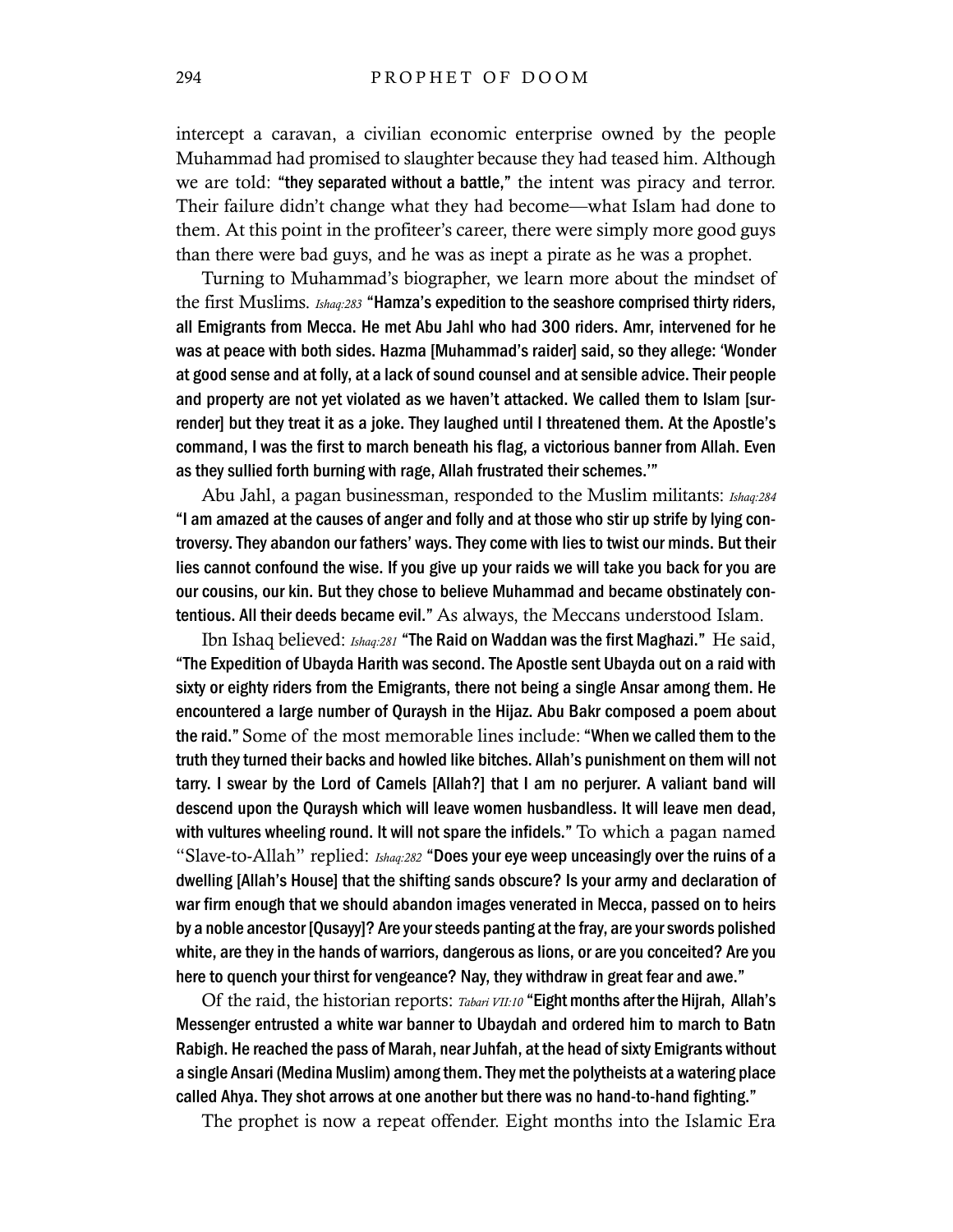he has ordered multiple attacks. Muslim apologists profess that Muhammad was forced into defending Islam and that he was neither aggressor, pirate, nor terrorist. But that position is indefensible. Nothing is known about the Muhammad of history—no independent records exist. All that is known about him is contained in these Hadiths. If they say he attacked a civilian caravan and then ordered men to march and fight in another town, he did. Therefore, he was the aggressor. There isn't even a hint of self-defense in these Traditions, nor do they try to explain away the prophet's motives. They were after money, not armies—booty, not converts.

You may be wondering why none of the Ansari joined the Muslim Emigrants from Mecca on either raid. I believe that the answer is that they hadn't been Muslims long enough and therefore still knew right from wrong. Islam had already corrupted the Meccan Muslims to the point that they thought piracy and terror were justifiable, even admirable. Kind of reminds us of the modern day Islamic terrorists.

*Ishaq:285* "Then the Apostle went raiding in the month of Rabi u'l-Awwal making for the Quraysh. He returned to Medina without fighting. Then he raided the Quraysh by way of Dinar." *Tabari VII:11* "In this year the Messenger entrusted to Sa'd a white war banner for the expedition to Kharrar. Sa'd said, 'I set out on foot at the head of twenty men. We used to lie hidden by day and march at night, until we reached Kharrar on the fifth morning. The caravan had arrived in town a day before. There were sixty men with it. Those who were with Sa'd were all Emigrants.'" Muhammad is now a serial offender, a committed pirate and terrorist, albeit a failed one.

*Tabari VII:11* "The Messenger of Allah went out on a raid as far as Waddan, searching for Quraysh. In the course of which, the Banu Damrah made a treaty of friendship with him. Then Muhammad returned to Medina without any fighting and remained there for the rest of the month." This time Muhammad took command himself with the express intent of finding the Quraysh and robbing them. And while it is noble that he inked a treaty of friendship, even this was the wrong thing for a prophet to do. Treaties are political, not religious. Muhammad was now considered a "fellow chief" commanding a band of armed men—hardly prophet-like. Besides, the Qur'an would ultimately say that treaties with unbelieving infidels weren't binding on Muslims. This alliance was with pagans.

*Tabari VII:12* "During this stay he sent Ubaydah at the head of sixty horsemen from the Emigrants without a single Ansari among them. He got as far as a watering place in Hijaz [Central Arabia], below the pass of Marah. There he met a greater band of Quraysh, but there was no fighting except Sa'd shot an arrow. Then the two groups separated from one another, the Muslims leaving a rearguard." Islamic raiders marched with the intent to plunder and kill. The only thing that stopped them from achieving their objective was the sight of a superior force. As we seek to defend ourselves today, we would do well to keep this in mind.

*Tabari VII:13* "Muhammad led an expedition in [the month of] Rabi al-Akhir in search of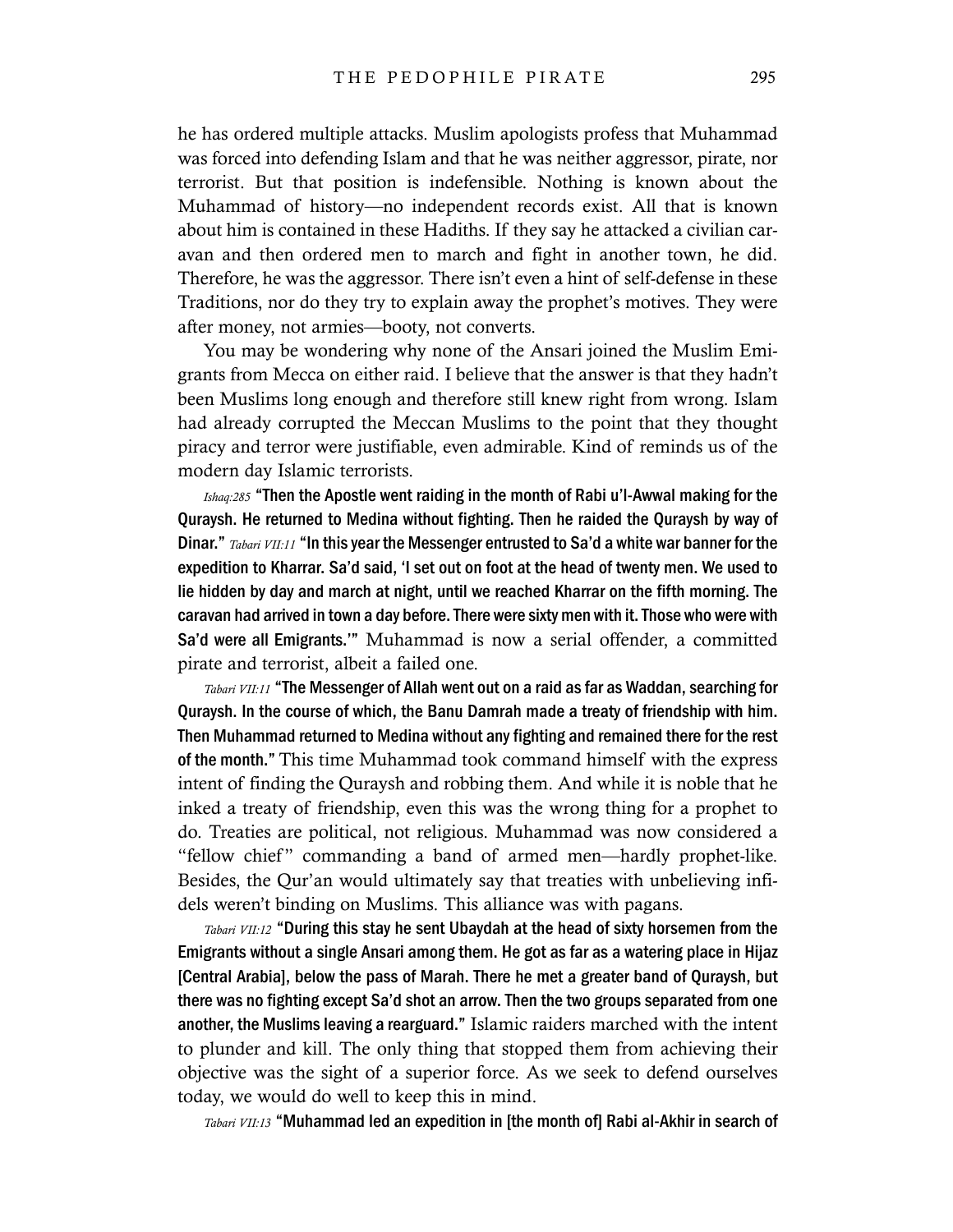Quraysh. He went as far as Buwat in the region of Radwa and then returned without any fighting. Then he led another expedition in search of the Meccans. He took the mountain track and crossed the desert, halting beneath a tree in Batha. He prayed there. [What on earth was he praying for? "O God, please help me rob and kill people. Thank you. Amen."] After a few days the Prophet went out in pursuit of the Kutz."

The Islamic Era was but a year old, yet Muslims were fully committed to the path of piracy and terror. Forget for a moment that this was supposed to be a religion. There was nothing noble, moral, or redeeming about raiding parties seeking to plunder civilian caravans or expeditions marching off to terrorize unsuspecting villagers. Just as there was no redeeming surah in Mecca, there is no virtuous behavior in Medina. I haven't cherry-picked the ugly parts out of a sea of pious religious activities. I have reported everything.

 $\hat{\mathbf{x}}$   $\oplus$   $\mathbf{G}$   $\cong$ 

The second year of the Islamic Era began as the first one ended. The opening headline reads: *Tabari VII:15* "Expeditions Led by Allah's Messenger," This was followed by: "In this year, according to all Sira writers, the Messenger personally led the Ghazwa of Alwa. [A Ghazwa is an Islamic Invasion in Allah's Cause consisting of a large army unit led by the Prophet himself.] He left Sa'd in command of Medina. On this raid his banner was carried by Hamzah. He stayed out for fifteen days and then returned to Medina." This was the eighth failed terrorist attack in as many months.

There are two interesting subtleties here. First, Sa'd, Chairman Muhammad's most fierce warrior, was left in "command" of Medina because the prophet had become a warlord. And considering the nature of the Islamic world today, that made him a role model. Second, the "religion" of Islam actually coined a word to define an armed raid personally led by its prophet. There is something very perverse about that.

"According to Waqidi, the Messenger went on a Ghazwa at the head of two hundred of his companions in October, 623 and reached Buwat. His intention was to intercept a Quraysh caravan with a hundred men and twenty-five hundred camels." This expedition was neither a military operation nor was it defensive. And it most assuredly wasn't religious. It was an act of terrorism against a civilian economic activity. The pirate was after booty.

The Hadith reports: "In this year Muhammad sent forth the Emigrants to intercept a Quraysh caravan en route to Syria. His war banner was carried by Hamzah." It also failed. The score was Muslim Militants 0, Infidels 10. Unfortunately, Islam would get better at this game than they ever got at religion.

*Ishaq:286/Tabari VII:16* "Ali and I were with the Messenger on the Ghazwa of Ushayrah. We halted on one occasion and saw some men of the Banu Mudlij working in one of their date groves. I said, 'Why don't we go and see how they work?' So we went and watched them for a while; then we felt drowsy and went to sleep on dusty ground under the trees.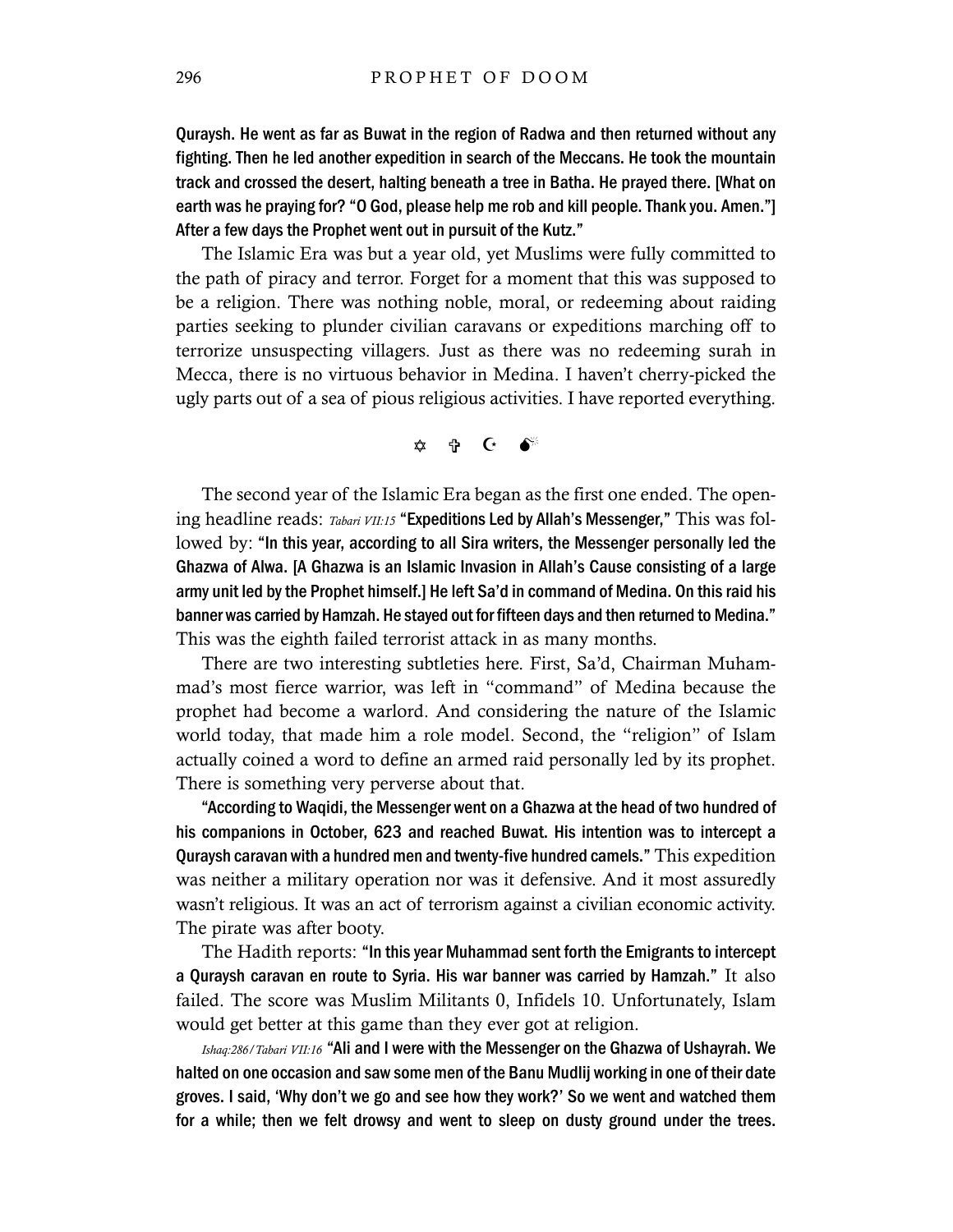Muhammad woke us, arriving as we were covered in dust. He stirred Ali with his foot and said, 'Arise, O dusty one! Shall I tell you who was the most wretched man? Ahmar of Thamud for he slaughtered the she-camel and he shall strike you here.' Muhammad put his hand to the side of Ali's head, until it was soaked from it. Then he grabbed his beard." The Qur'an claims that the Thamudic nation was destroyed by Allah because someone hamstrung a camel. While it's odd he liked camels more than men, there was a bigger perversion still in this tale of misplaced ambition. The Muslims were so unfamiliar with honest labor they went to watch someone work. And they were so lazy, they fell asleep doing it.

Ultimately, that was why the pirates were there in the first place. When the bedraggled Muslim refugees migrated north they became dependent upon handouts. They were physically able to work, since they went off on raids. And the oasis town of Yathrib was a bustling agricultural and commercial center, so there was plenty of work being done. All of which leads to a conclusion: something in Islam made the Muslims unwilling to work. And it affects them to this day. Islamic states have the lowest per capita productivity in the world. Islam politically and economically is as faulty as the religion is false. Lose, lose.

*Ishaq:286* "Meanwhile the Apostle sent Sa'd on the raid of Abu Waqqas. The Prophet only stayed a few nights in Medina before raiding Ushayra and then Kurz."

Let's review Bukhari's *Book of Maghazi* to get a better feel for what's happening: *Bukhari:V5B57N1* "Allah's Apostle said, 'A time will come when a group of Muslims will wage a Holy War and it will be said, "Is there anyone who has accompanied Allah's Apostle?" They will say, "Yes." And so victory will be bestowed on them.'" *Bukhari:V5B57N51* "The Apostle said, 'Tomorrow I will give the flag to a man whose leadership Allah will use to grant a Muslim victory." *Bukhari:V5B59N569* "I fought in seven Ghazwat battles along with the Prophet and fought in nine Maghazi raids in armies dispatched by the Prophet."

There was nothing "spiritual" about fundamental Islam: *Bukhari:V5B57N74* "I heard Sa'd saying, 'I was the first Arab to shoot an arrow in Allah's Cause.'" *Bukhari: V5B59N288* "I witnessed a scene that was dearer to me than anything I had ever seen. Aswad came to the Prophet while Muhammad was urging the Muslims to fight the pagans. He said, 'We shall fight on your right and on your left and in front of you and behind you.' I saw the face of the Prophet getting bright with happiness, for that saying delighted him." *Bukhari:V5B59N290* "The believers who did not join the Ghazwa and those who fought are not equal in reward." *Bukhari:V5B59N320* "Allah's Apostle said, 'When your enemy comes near shoot at them but use your arrows sparingly (so that they are not wasted)." *Bukhari:V5B59N401* "Allah's Wrath became severe on anyone the Prophet killed in Allah's Cause."

While the terrorist raids were hardly religious, religious symbolism and rewards were used to solicit and inspire the new combatants: *Bukhari:V5B59N456* "Muhammad led the Fear Prayer with one batch of his army while the other (batch) faced the enemy." *Bukhari: V5B59N330* "The Prophet said, 'This is Gabriel holding the head of his horse, equipped with arms for the battle." *Bukhari:V5B59N440* "Allah's Apostle used to say, 'None has the right to be worshipped except Allah Alone because He honored His Warriors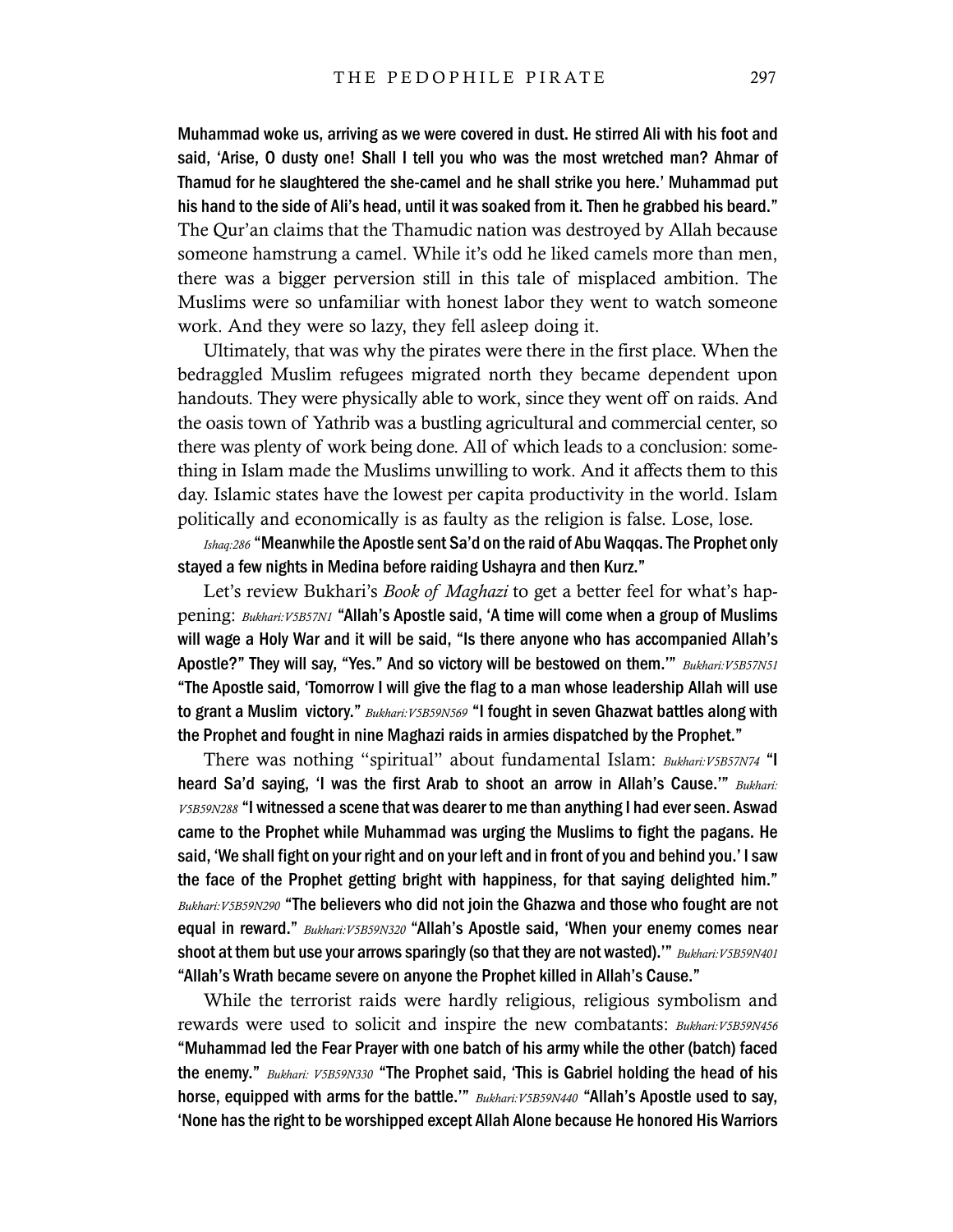and made His Messenger victorious. He (Alone) defeated the Infidel clans; so there is nothing left.'" *Bukhari: V5B59N377* "A man came to the Prophet and said, 'Can you tell me where I will go if I get martyred?' The Prophet replied, 'To Paradise.' The man fought till he was martyred."

There are no such bargains in the Gospels. Killing is not an express ticket to heaven. Yahshua never asked his followers to "slay" anyone. Christ mentions killing only once. He tells a parable about a ruler in the final days of the Tribulation to encourage Christians to be productive, not destructive.

In the Torah, Yahweh asked the Israelites to kill once, as well. He told Moses and Joshua to remove those poisoned by the Canaanite religion from the land. They were like Muhammad's Muslims: immoral, terrorizing, plundering, enslaving, and murdering. Their religion was as corrupt as Islam equally demonic. Yahweh recognized it was more compassionate to exterminate some Canaanites than it was to allow them to seduce millions. He made the right call, but the Jews failed to execute his order.

Let's consider Yahweh's moral justification for fighting. Imagine that you were God and knew the thousand people most responsible for the September 11<sup>th</sup> suicide bombings. You know that they have been poisoned to believe that mass murder is a service to you. Left alone, they will corrupt and murder thousands. Would you kill them before they perpetrated these crimes or would you let them go ahead?

Now move back in time to the dawn of the 20<sup>th</sup> century. As usual, the world is full of bad people and bad ideas, but two doctrines are especially lethal—Communism and Nazism. Because you've read their manifestoes and have maneuvered in time, you know what is going to happen. Within their first three decades, these dictatorial, intolerant, and violent dogmas will lead directly to the annihilation of over fifty million people and to the indoctrination of a billion more. Given the opportunity, would you exterminate a few thousand aspiring Communists and Nazis to save the lives of the fifty million their regimes butchered? Would you do it to save a billion people from being forced into submission—forced to live in civil, religious, intellectual, and economic poverty? Would you do it to keep them from growing strong enough to kill you, your neighbors, and your children? What is the most moral, just, and compassionate choice?

Perhaps now you know why Yahweh ordered his people to slay the practitioners of a doctrine virtually identical to Islam. But don't get carried away. His last command to kill was 3,200 years ago. His command wasn't open ended. It was directed at a specific group of people, in a specific time and specific place. Apart from self defense, that's the end of the story.

So, when you hear Muslims defend their violent doctrine, saying that the Bible is equally warlike, you'll know the truth. Yahweh asked once. He identified the reason and the people. The order wasn't open ended, either.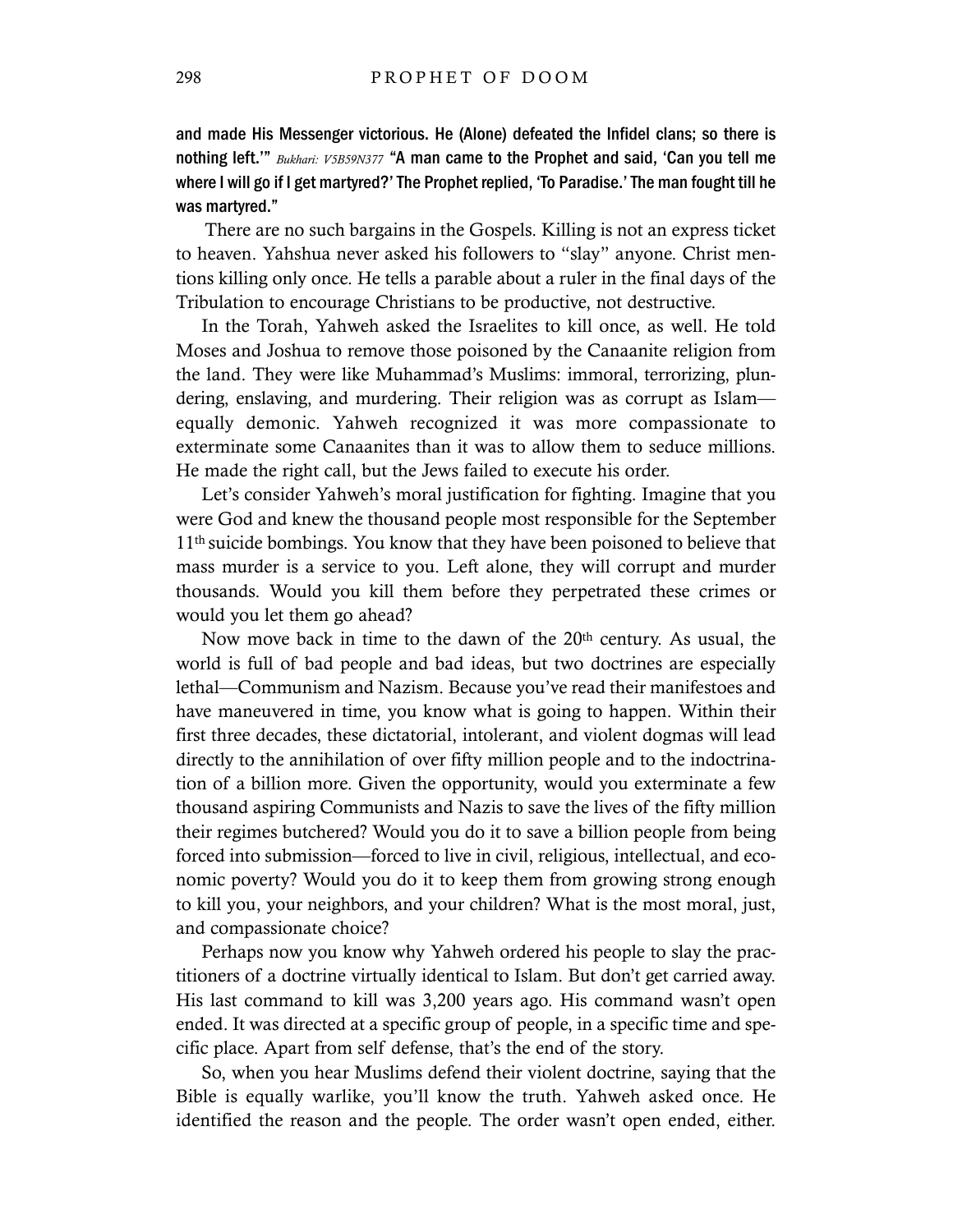And, even if it were, there are no Canaanites to kick around.

What's more, the Jews were expressly forbidden from taking a spoil. When the walls of Jericho fell, its storehouses remained filled. Children were not sent off into slavery; women were not raped as if they were booty. The Judeo-Christian scriptures have to be corrupted to inspire such horrible acts.

Allah, by contrast, gave Muslims hundreds of commands to kill. His orders were open ended—surviving throughout time. And his intended victims were many: those who worshiped the one true God, many gods, or no gods at all. Allah especially hated Christians and Jews, ordering Muslims to fight them until they were "wiped out to the last." This is fundamental Islam—the very core of Muhammad's message.

That said, there is one Bible verse that appears to be both open ended and to encourage violence. As such, Psalm 149 became the rallying cry for the Crusades. In actuality it is prophetic, speaking of what's called the "Tribulation," and of the return of the Messiah. In the fashion of Hebrew poetry, the Psalm presents a series of nine couplets—pairs of phrases that say the same thing in different words.

Let's review them. The first couplet speaks prophetically of the new millennium, of the church and saints: "Praise Yahweh. Sing unto Yahweh a fresh song, and sing his praise in the congregation of saints." The second celebrates the end of the Tribulation, and the Messiah's return: "Let Israel rejoice in Yahweh who made them, let the Children of Israel be joyful in their King." Then, "Let them praise Yahweh's character in dance, let them sing praises unto Yahweh with the tambourine and harp." Speaking of the Messiah's gift of salvation, the next reports: "For Yahweh is pleased with his people; He will glorify the meek with salvation." The fifth couplet reveals: "Let the saints be joyful in this glorious honor; let them shout from their resting place." At Christ's return the souls of the saints will be raised from their graves.

A Catholic Pope misinterpreted the sixth verse to advance his personal agenda: "Let the exaltation of the Almighty be in their mouths, and a twoedged sword be in their open hand." A two-edged sword is the Bible's metaphor for divine judgment or rendering a godly verdict. That's why it's in an "open hand," which could not wield an instrument of violence. Its pair in the couplet references the exalted words of the Almighty—suggesting an oral verdict, not a slashing weapon. The seventh pair proclaims: "To advance vengeance upon the nations and punishment upon the people." This speaks to the final judgment of Yahweh on those who attack Israel during World War III, midway through the Tribulation. Interesting, in that the predicted Magog war against Israel is perpetrated entirely by Islamic states.

This is followed by: "To yoke kings together, bringing them forth, and those who are severe will be tied with iron twine." In other words, following God's verdict, the purveyors of false doctrines, those who are severe, will be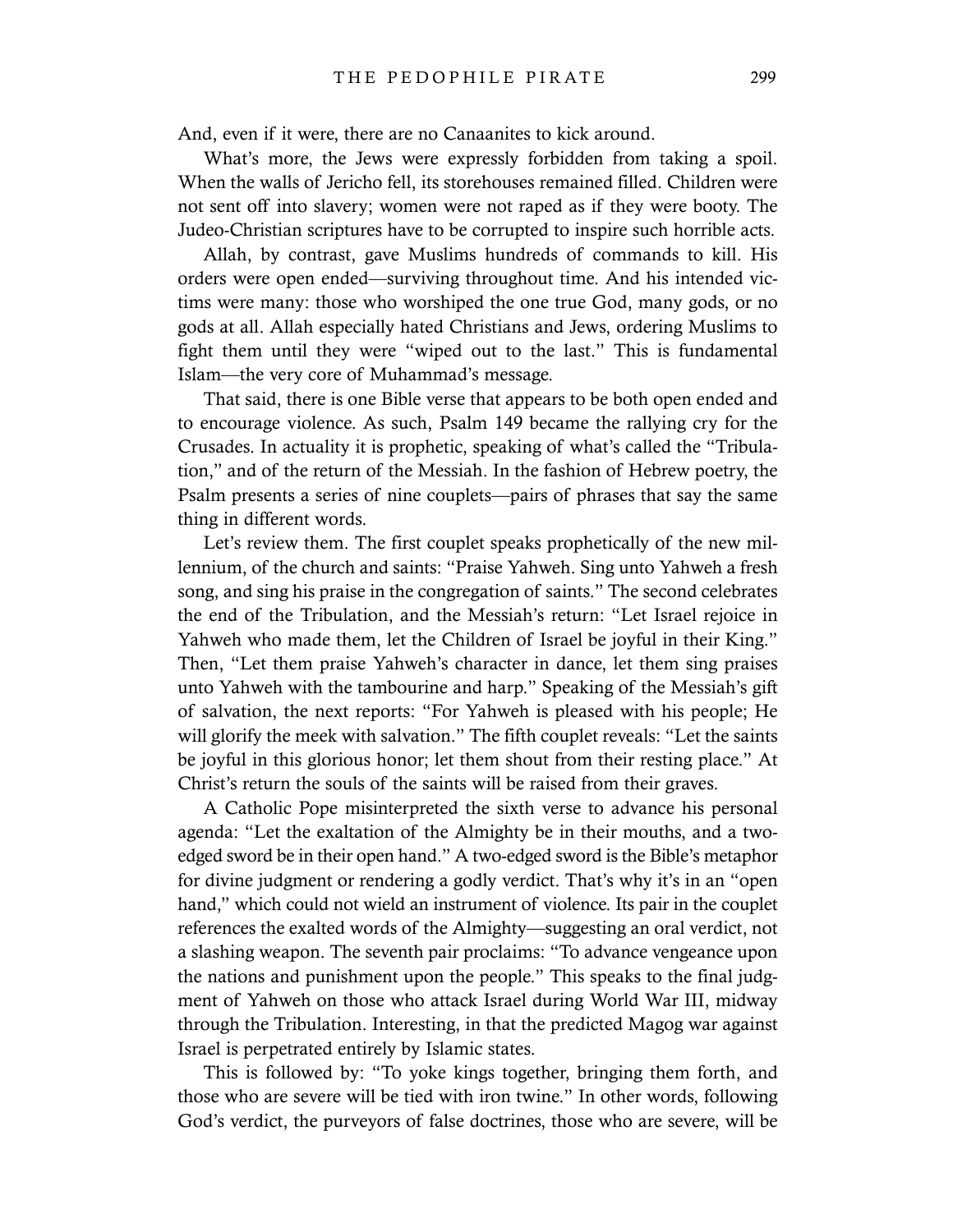restrained. The final couplet reveals: "To advance the verdict upon them, prescribed by the splendor of his saints. Praise Yahweh." The entire Psalm is prophetic, speaking of the final judgment of nations following the Messiah's return in power and glory. There is no command to fight or kill anyone.

Since Islam's principle defense is to claim that Christians have performed no better, especially during the Crusades, I want to bring your attention to two incredibly important historical facts. First, Pope Benedict IX: he reigned in 1033 A.D., precisely 1,000 years after Christ's resurrection. Benedict became like Muhammad, demonic, fixated on the occult, demented, delirious, and lascivious. The Church became corrupt, focused on rituals, suppression, and money. With power-hungry men at the helm, it splintered, ultimately causing cleric and king to send men off on fool-hearty crusades.

The second historical fact is that the Crusaders *weren't* Christians. They couldn't have been. Four centuries had passed since the last sermon was given in a language common to the people of Europe. The first Bible to be printed in the vulgar tongue, John Wycliffe's, wouldn't find quill for another four centuries. To be a "Christian" one must know Christ. He could not have been known to the men who fought. They carried his symbols, nothing more.

**☆ ☆ ☆ ◆ ☆** 

Returning to 7<sup>th</sup>-century Medina, Muhammad was back on the warpath: *Tabari VII:18/Ishaq:287* "The Messenger sent Abd Allah out with a detachment of eight men of the Emigrants without any Ansari, or Helpers, among them. He wrote a letter, but ordered him not to look at it until he had traveled for two days. Then he was to carry out what he was commanded to do. When Abd Allah opened the letter it said, 'March until you reach Nakhlah, between Mecca and Ta'if. Lie in wait for the Quraysh there, and find out for us what they are doing.'" The letter suggests there was treachery among the treacherous. One or more Muslims was spilling the beans and tipping off the Quraysh before the militants could rob them.

"Having read the letter, Abd Allah said, 'To hear is to obey.' He told his companions, 'The Prophet has commanded me to go to Nakhlah and lie in wait for the Quraysh.'" To "lie in wait" was an order to kill. I present Allah as an authority. Qur'an 9:5: "When the prohibited months for fighting are over, slay the pagans wherever you find them. Take them captive and besiege them. Lie in wait for them in every likely place."

Abd Allah tells his fellow militants:"'The Prophet has forbidden me to compel you, so whoever desires martyrdom, let him come with me. If not, retreat. I am going to carry out the Prophet's orders.'" Martyrdom—the word that manufacturers terrorists faster than the world can rid itself of them, was spoken for the first time. No word has ever held such dire consequences for abused or abuser.

The Islamic concept of martyrdom was twisted. Muhammad took a good word and made it bad. Prior to Islam, a martyr willingly sacrificed his or her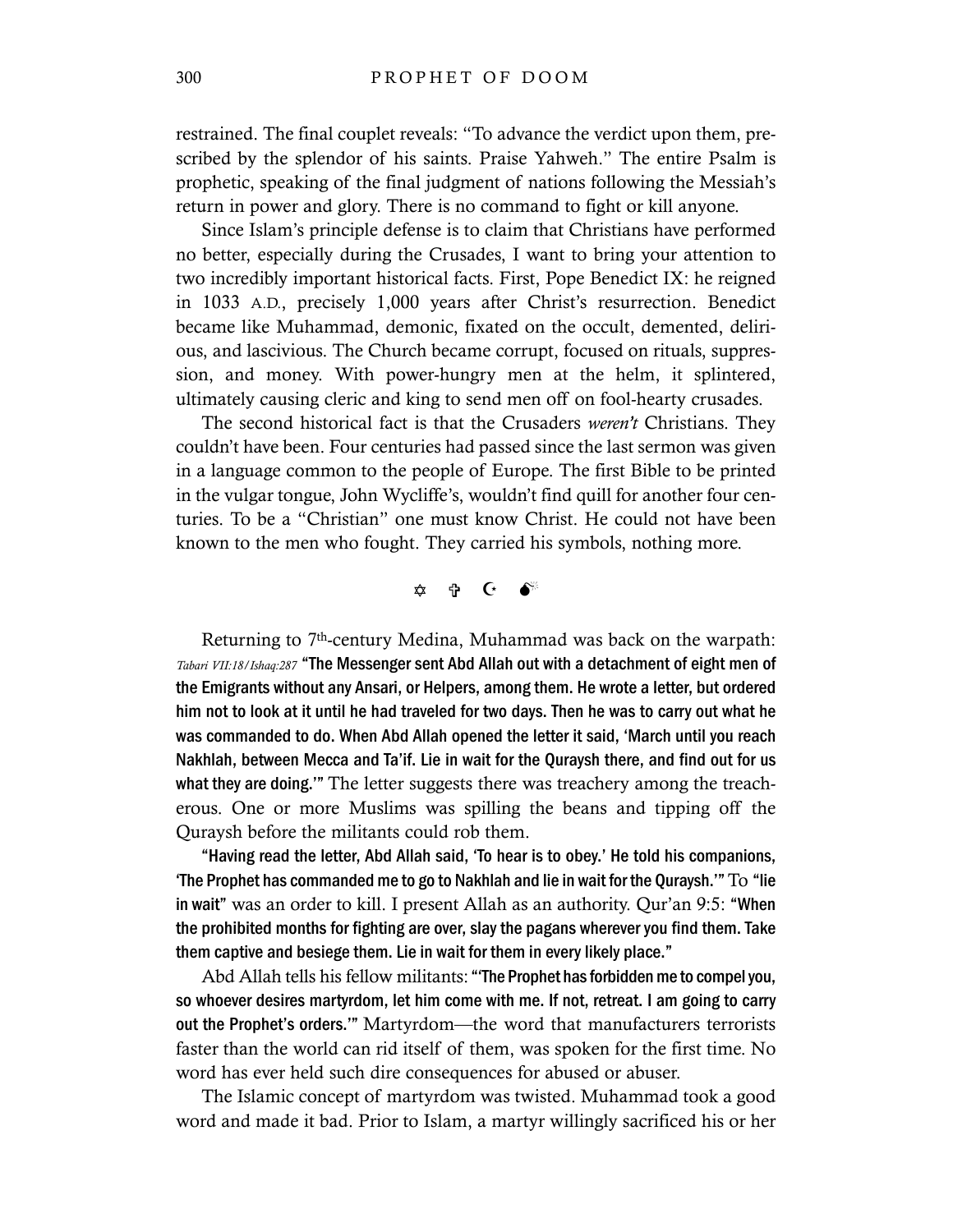life to save others, not kill them. A Christian martyr sought nothing. Their lives served as a living witness so that others might know the value of their faith. They died with scripture in their hands, not swords. The Greek word *martus*, from which martyr was derived, means "witness." Yet at Muhammad's direction it came to mean "murderer." Muslims obtained martyrdom by terrorizing others—murdering millions. Muslim martyrs are mercenaries, wielding swords in pursuit of plunder.

I believe that this is Lucifer's signature once again. He is the world's most acclaimed counterfeiter. Martyrdom is good, but not as a pirate. Money is good, but not when it is plundered. Sex is good, but not as an act of pedophilia. Prophets are good, but not when they are motivated by profit. Scripture is good, but not when it's perverted. Prayer is good, but not when one prostrates oneself to the Devil.

*Ishaq:287* "His companions went with him; not one of them stayed behind." A second Hadith says: "Whoever desires death, let him go on and make his will; I am making my will and acting on the orders of the Messenger of Allah." *Tabari VII:18* "They made their way through the Hijaz until Sa'd and Utbah lost a camel which they were taking turns riding. They stayed behind to look for it. The rest went on until they reached Nakhlah. A Meccan caravan went past them carrying raisins, leather, and other merchandise, which the Quraysh traded. When they saw the Muslims they were afraid of them. Then Ukkashah [one of the Muslims] came into view; they saw that he had shaved his head, and they felt safer. The Quraysh said, 'They are on their way to the umrah (lesser pilgrimage); there is nothing to fear.'" The pagan umrah had become part of Islam. However, shaving one's head was used to venerate Al-Lat, not Allah. So the Quraysh were as confused as I am. Why would a Muslim militant venerate a pagan idol while perusing plunder in Allah's name?

*Ishaq:287* "The Muslim raiders consulted one another concerning them, this being the last day of Rajab." Rajab, like Ramadhan, was a holy month on the pagan calendar. Fighting, looting, and general mayhem were prohibited. It is troubling that the observance of a pagan rite was a limiting factor, while thievery and murder were not. This says a great deal about the nature of Islam. "One of the Muslims said, 'By Allah, if we leave these people alone tonight, they will get into the Haram (the sacred territory of Mecca) and they will be safely out of our reach. If we kill them we will have killed in the sacred month.'" The debate was between paganism and criminal behavior. Islam had nothing to do with Muhammad's mission.

*Tabari VII:19* "They hesitated and were afraid to advance on them, but then they plucked up courage and agreed to kill as many as they could and to seize what they had with them." This isn't the least bit ambiguous. The first Muslims—Muhammad's disciples—were about to conduct a terrorist raid with the intent to loot and kill.

"Waqid ibn Abd Allah shot an arrow at Amr and killed him. Uthman ibn Abd Allah and al-Hakam surrendered, but Nawfal ibn Abd Allah escaped and eluded them. Then Abd Allah and his companions took the caravan and the captives back to Allah's Apostle in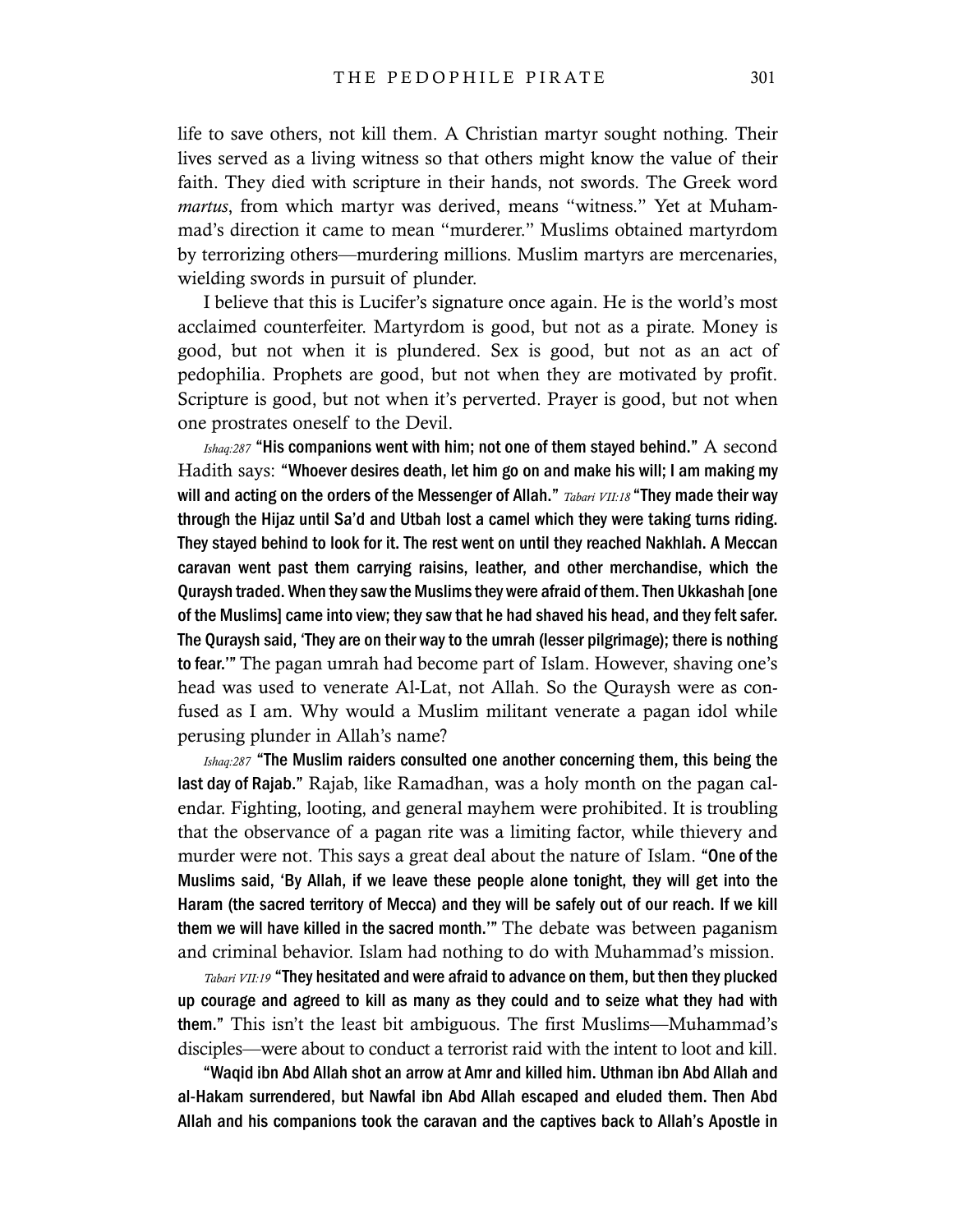Medina." Islam had drawn first blood. The score was now Islam 1, Infidels 11. The Hadith says: "This was the first booty taken by the Companions of Muhammad."

Reading the passage carefully, we find there were four Slaves-to-Allah in the raid—two were Muslims and two were infidels. It is yet another drop in an ocean of evidence that Allah was a pagan deity, a common rock idol.

Abd Allah said of his adventure: *Ishaq:289* "Our lances drank of Amr's blood and lit the flame of war." *Tabari VII:20/Ishaq:287* "Abd Allah told his Companions, 'A fifth of the booty we have taken belongs to the Apostle.' This was before Allah made surrendering a fifth of the booty taken a requirement." Qur'an 8:41, a verse from a surah dedicated to booty, says that Muhammad was entitled to one fifth of whatever Muslims looted. The 69th verse proclaims: "The use of such spoils is lawful and good." The fact Abd Allah announced this partitioning of booty years in advance of the Qur'anic endorsement suggests that the idea was Muhammad's, and that he made up a verse to ratify his claim. Money is a powerful motivator.

"He set aside a fifth of the booty for Allah's Messenger and divided the rest between his Companions." If there was any doubt as to why the first Muslim militants were off on their twelfth raid in twelve months, it should have been eliminated with this line. Their mission had nothing to do with religion. Nor did Muhammad's. It had always been about money. Religion was simply a tool, a veil, a distraction—a means to legitimize murder and mayhem. Muhammad's raiders weren't religious zealots; they were mercenaries at best, pirates at worst. And lest we forget, they were now murderers, kidnappers, and thieves.

When the raiders returned to Yathrib, they were blindsided by a raging controversy. Both the Emigrants and Helpers were horrified—deeply troubled by the breach of the holy month protections. Even the most despicable bandits refrained from thievery during Rejab. And, I suppose, they may have been bothered by the fact they had murdered, robbed, and kidnapped their kin.

This societal disdain put the wannabe prophet in a quandary. Muhammad was broke, and poor dictators don't last long. But if he accepted the booty, he would trash his already shaky religious credentials. He was on his heels and teetering from the Quraysh Bargain, the Satanic Verses, the Night's Journey, and the Migration of Shame. Stooping to the depths of a scoundrel, a murderous pirate, and a two-bit terrorist so desperate for money he would steal during Rajab, was one blow too many. So what to do?

His first ploy was to betray his troops, something Muslim suicide bombers should keep in mind the next time they contemplate murdering their way to paradise. *Tabari VII:20* "When they reached the Prophet he said, 'I did not order you to fight in the sacred month. He impounded the caravan and the two captives and refused to take anything from them.'" The prospect of "martyrdom" and "lying in wait" confirms that Muhammad *had* sent his Muslim raiders out to fight, as did the requirement of making out their wills. The "division of spoils" agreement indicates he had given his authorization for them to steal. The lying prophet was buying time,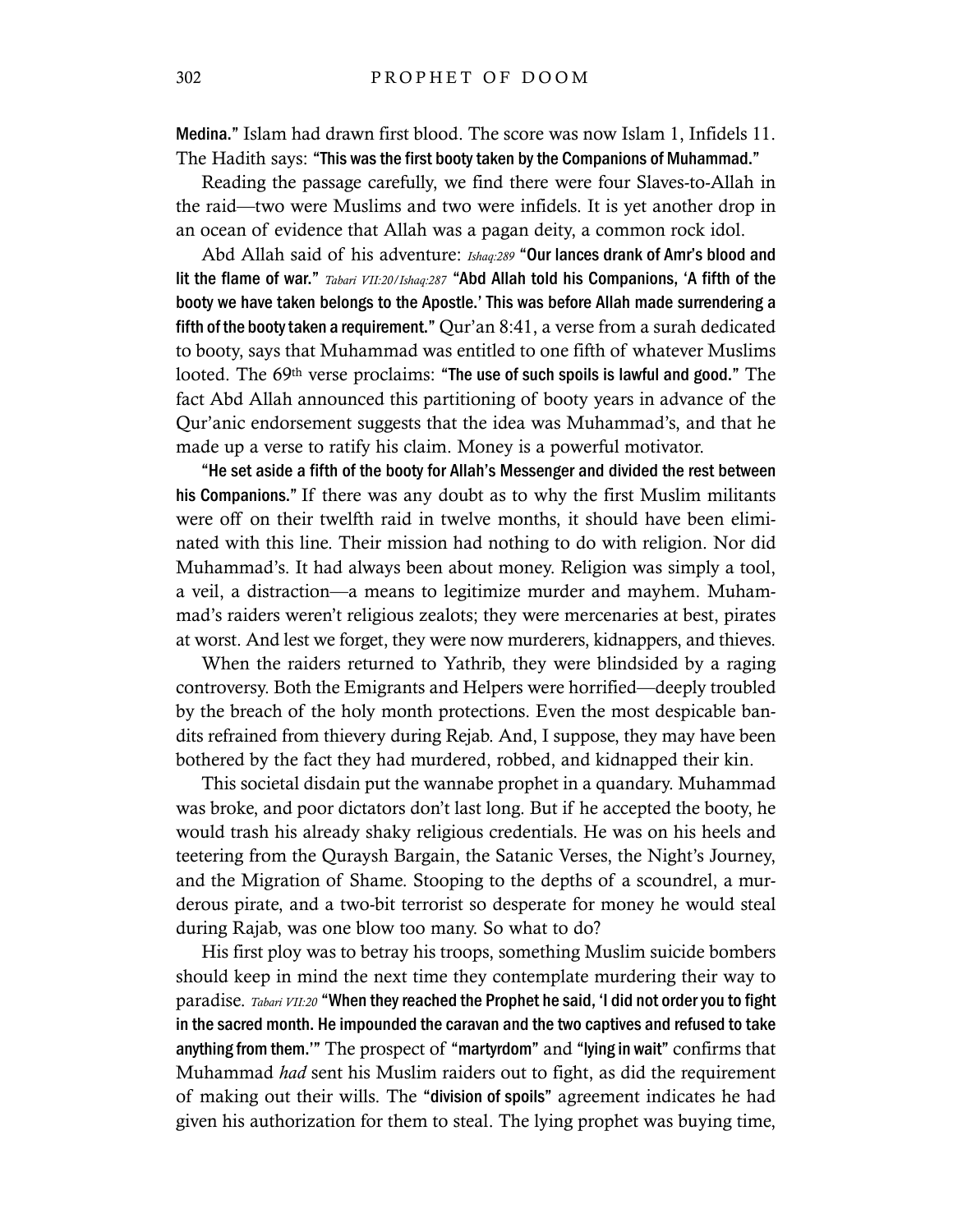which is why he didn't send the booty back. He was trying to find a way to keep the money and maintain his dwindling prestige.

"When Allah's Messenger said this they were aghast and thought that they were doomed. The Muslims rebuked them severely for what they had done. They said, 'You have done what you were not commanded to do, and have fought in the sacred month.'" To salvage his reputation, and thus cling to his position of power, Muhammad made his men scapegoats. His letter confirmed his complicity. He had sent them out in Rajab, the idolaters' sacred month. The act made him an accessory to murder and a thief; the denial made him a pagan and a liar—something far more lethal to a person pretending to be a prophet.

*Tabari VII:20/Ishaq:288* "The Quraysh said, 'Muhammad and his Companions have violated the sacred month, shed blood, seized property, and taken men captive.' The polytheists spread lying slander concerning him, saying, 'Muhammad claims that he is following obedience to Allah, yet he is the first to violate the holy month and to kill our companion in Rajab.'" The pagans knew that breaking treaties, murder, kidnapping, and thievery were wrong. It's a shame that Islam's lone prophet didn't.

I find it especially revealing that when the Meccans told the truth about what had just happened, they were called "lying slanderers." This has devastating implications for the totality of the Qur'an. Its second most repetitive theme is the never-ending argument. The Meccans said that Muhammad was a demonpossessed liar, not a prophet. They said that he had forged the Qur'an to serve his personal ambitions. They appeared to be right and yet Islam's dark spirit called them "lying slanderers." In this circumstance, the Meccans were absolutely right and yet Muhammad deployed the same strategy. At the very least, this suggests that the Hadith and Qur'an had the same speechwriter, the same agenda, and the same wanton disregard for truth. It also tells us that those who knew this "prophet" far better than we could possibly know him today, saw him as a terrorist raider, an immoral thug, and as a liar.

*Tabari VII:21* "The Muslims who were still in Mecca refuted this." It was embarrassing. It meant that they had placed their trust in a man unworthy of it. *Ishaq:288* "The Jews, seeing in this an omen unfavorable to Muhammad, said, 'Muslims killing Meccans means war is kindled.' There was much talk of this. However, Allah turned it to their disadvantage. When the Muslims repeated what the Jews had said, Allah revealed a Qur'an to His Messenger: 'They question you with regard to warfare in the sacred month. Say, "War therein is serious, but keeping people from Islam, from the sacred mosque, and driving them out is more serious with Allah."' [Qur'an 2:217] The Muslims now knew that seduction was worse than killing." Considering the facts, this was an inane excuse for violating treaties, kidnapping, theft, and murder. The Meccan merchants were minding their business. They weren't seducing anyone. And once again, the prophet behaves badly and it's the pagans' fault, not his own.

*Ishaq:288* "When the Qur'an passage concerning this matter was revealed, and Allah relieved Muslims from their fear and anxiety, Muhammad took possession of the caravan